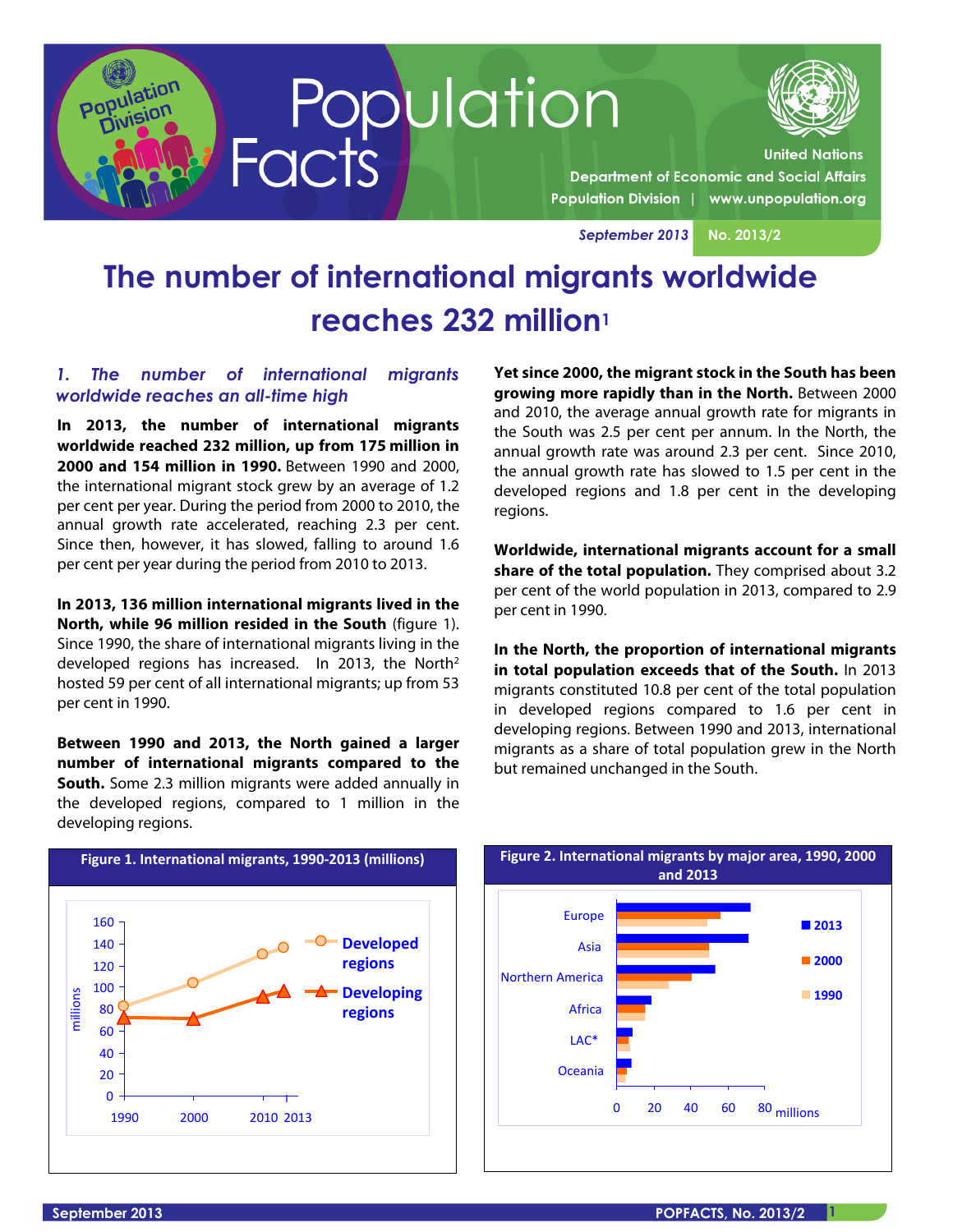## *2. Europe and Asia host the largest number of international migrants*

**Europe and Asia combined host nearly two-thirds of all international migrants worldwide.** In 2013, 72 million international migrants were residing in Europe, compared to 71 million in Asia. Northern America hosted the third largest number of international migrants in 2013 (53 million), followed by Africa (19 million), Latin America and the Caribbean (9 million), and Oceania (8 million) (figure 2).

**Since 1990, Northern America recorded the largest gain in the absolute number of international migrants.** Between 1990 and 2013, Northern America added 25 million migrants, equal to 1.1 million additional migrants per year. Europe added the second largest number during this period (23 million or 1 million per year), followed by Asia (21 million or slightly less than 1 million per year).

**Northern America also experienced the fastest growth in migrant stock.** Between 1990 and 2013, the number of international migrants in Northern America grew by an average of 2.8 per cent per year. Oceania recorded the second fastest annual average growth rate in international migrant stock during this period (2.3 per cent), followed by Europe (1.7 per cent).

**Since 2000, however, Asia added more international migrants than any other major area.** Asia gained some 20 million international migrants between 2000 and 2013, or 1.6 million additional migrants per annum. Europe added the second largest number of international migrants between 2000 and 2013 (16 million or 1.2 million per year), followed by Northern America (13 million or 1 million per year).

**In Europe, Northern America and Oceania, the share of migrants in total population has grown rapidly.** Oceania, the major area with the highest share of international migrant stock in total population, saw this figure climb from 17 per cent in 1990 to 21 per cent in 2013. In Northern America the proportion of international migrants in the total population reached 15 per cent in 2013 up from 10 per cent in 1990, while in Europe it rose from 7 per cent in 1990 to 10 per cent in 2013.

**In Africa, Asia and Latin America and the Caribbean, the share of migrants in total population remains small.** In 2013, Latin America and the Caribbean had the lowest proportion of international migrants in total population (1.4 per cent), followed by Asia and Africa (1.6 per cent and 1.7 per cent, respectively). Africa and Latin America and the Caribbean both experienced a decline in the share of international migrants among their total population between 1990 and 2013, in part owing to the fact that the overall population increased more rapidly than the total migrant stock.

## *3. Half of all international migrants worldwide reside in just ten countries*

**In 2013, over 51 per cent of all international migrants in the world were living in ten countries.** The largest number of international migrants resided in the United States of America: 46 million in 2013, equal to 19.8 per cent of the world's total (figure 3). The Russian Federation hosted the second largest number of migrants worldwide (11 million), followed by Germany (10 million), Saudi Arabia (9 million), and the United Arab Emirates and the United Kingdom (8 million each).



\* United Arab Emirates.

**Since 1990, most countries in the world have witnessed an increase in the number of migrants.** Between 1990 and 2013, the size of the international migrant stock grew in 165 countries or areas, while it declined in 63 countries or areas (figure  $4)^3$ .

**The United States of America gained the largest number of international migrants between 1990 and 2013**: nearly 23 million, equal to 1 million additional migrants per annum. The United Arab Emirates recorded the second largest gain during this period (7 million), followed by Spain (6 million). Yet all ten countries recording the largest gains in their migrant stock between 1990 and 2013, witnessed a deceleration in their annual growth rate between 2010 and 2013 compared to the period 2000 to 2010.

**Ageing of international migrants and the voluntary repatriation of refugees has contributed to the decline in the migrant stock in some countries.** Countries that recorded large declines in the size of their migrant stock between 1990 and 2013 included India, Iran (Islamic Republic of), Pakistan and the Ukraine.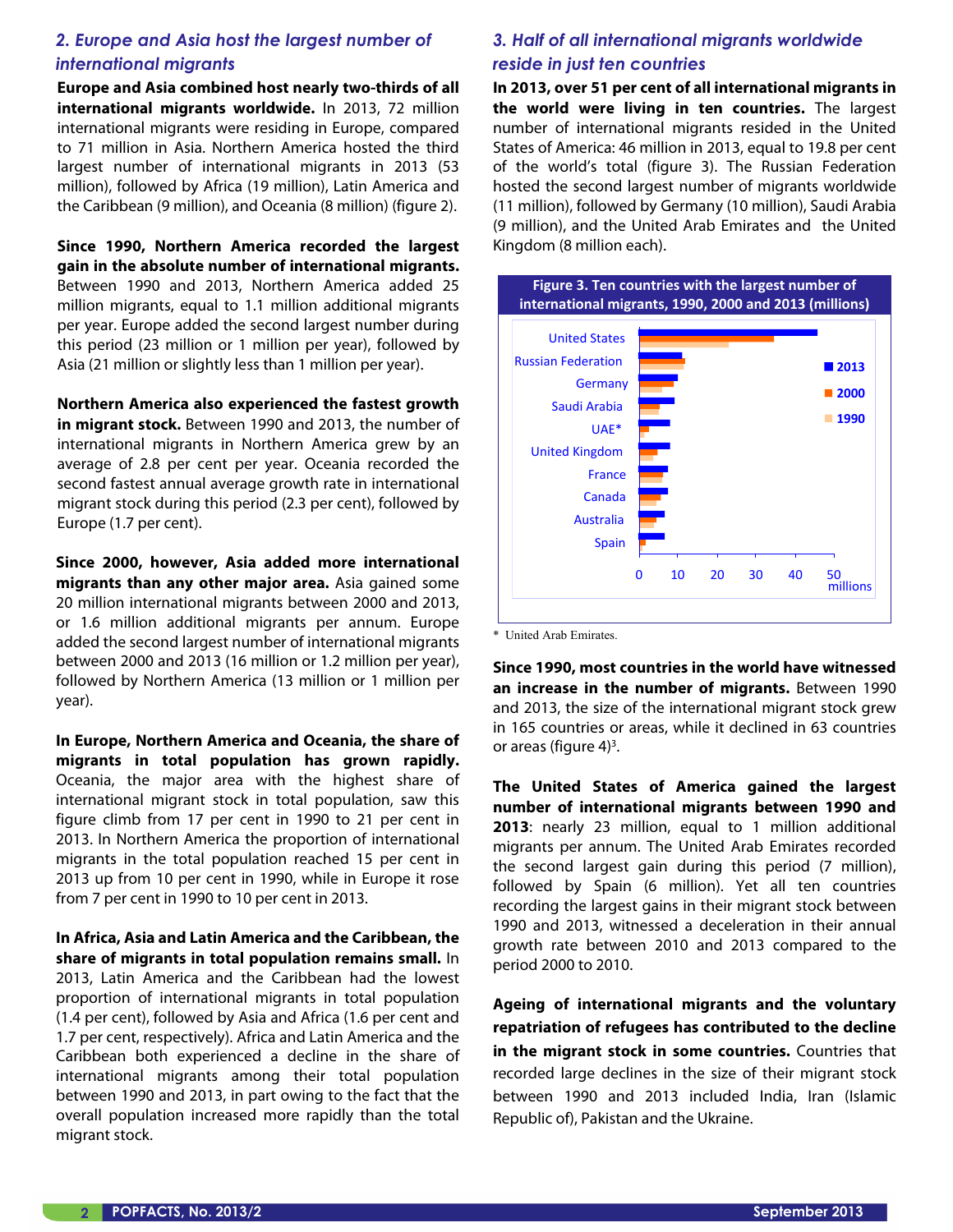

*Note: The boundaries on this map do not imply official endorsement or acceptance by the United Nations.* 

**In 2013, migrants accounted for at least one in every five people in 52 countries or areas.** These include small island states in the Caribbean, Melanesia, Micronesia or Polynesia as well countries in Western Asia. In contrast, in many countries of Africa, Eastern Asia, South America and Southern Asia migrants account for less than 5 per cent of the total population.

## *4. Globally, women account for about half of all international migrants*

**Women comprise 48 per cent of the international migrant stock worldwide.** Yet there are considerable differences across regions. In the North, women constituted 52 per cent of all migrants in 2013, while in the South they accounted for 43 per cent.

**Since 1990, the South has witnessed a drop in the proportion of women among all migrants**. Between 1990 and 2013, the percentage of women among all migrants declined from 46 to 43 per cent in the developing regions. In the North during the same period, however, the share of women increased slightly: from 51 to 52 per cent.

**The decline in the percentage of women in the South is primarily the result of a rapid increase in the number of male migrants in Asia.** Since 2000, the annual increase in the number of male migrants in Asia (3.1 per cent) far exceeded the increase the number of female migrants (1.9 per cent). The increase in male migrants in Asia has been fuelled by the strong demand for migrant workers in the oil-producing countries in Western Asia.

**Historic destinations of international migrants tend to host higher proportions of women.** In 2013, the percentage female among all international migrants was highest in Europe and Latin America and the Caribbean (52 per cent each), followed by Northern America (51 per cent).

In contrast, male migrants significantly outnumbered female migrants in Asia (58 per cent) and Africa (54 per cent), where migration is more frequently of shorter duration (figure 5).



\* Latin America and the Caribbean.

**Since 1990, the proportion of women among all international migrants increased in all major areas with the exception of Africa and Asia.** In Latin America and the Caribbean, the share of females among all migrants rose from 50 per cent in 1990 to 52 per cent in 2013. This increase is primarily due to the ageing of the migrant stock in that major area. In contrast, in Asia the percentage of women among all international migrant stock fell from 46 per cent in 1990 to 42 per cent in 2013.

**In 2013, women constituted more than half of all migrants in 101 countries or areas** (figure 6). Estonia, Latvia and Poland were among the countries with the highest shares. In 11 countries, all in Asia, women